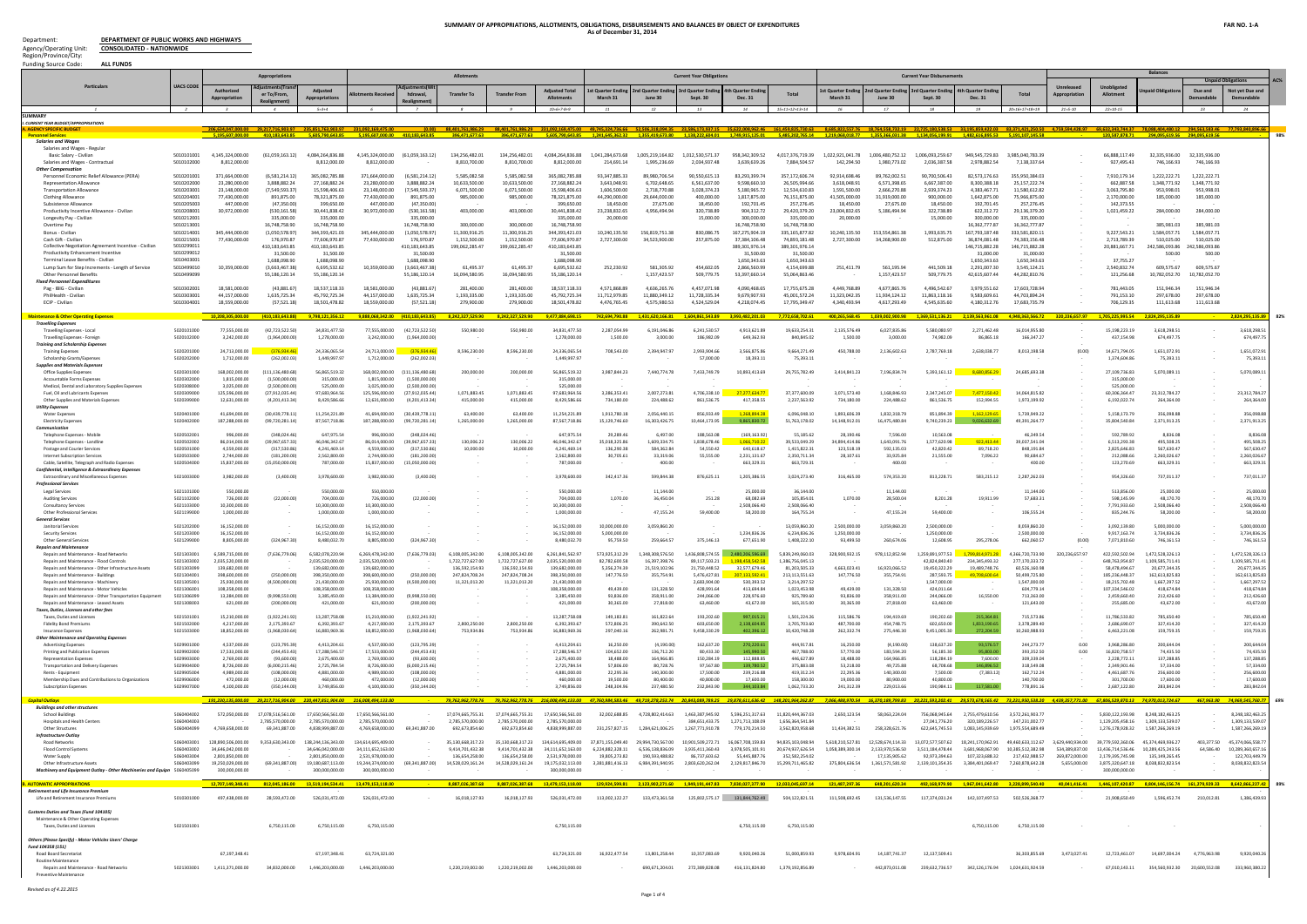**DEPARTMENT OF PUBLIC WORKS AND HIGHWAYS CONSOLIDATED - NATIONWIDE**

### **SUMMARY OF APPROPRIATIONS, ALLOTMENTS, OBLIGATIONS, DISBURSEMENTS AND BALANCES BY OBJECT OF EXPENDITURES As of December 31, 2014**

Department: Agency/Operating Unit: Region/Province/City:

| <b>Funding Source Code:</b><br><b>ALL FUNDS</b>                                                   |                          |                  |                                                                            |                                    |                                    |                           |                                                    |                                    |                                                    |                              |                                |                                 |                                                                     |                                    |                                                                                                                                                                                                                                                                                                             |                               |                                   |                                                                |                                 |               |                                   | <b>Balances</b>                                                  |                            |                                   |              |
|---------------------------------------------------------------------------------------------------|--------------------------|------------------|----------------------------------------------------------------------------|------------------------------------|------------------------------------|---------------------------|----------------------------------------------------|------------------------------------|----------------------------------------------------|------------------------------|--------------------------------|---------------------------------|---------------------------------------------------------------------|------------------------------------|-------------------------------------------------------------------------------------------------------------------------------------------------------------------------------------------------------------------------------------------------------------------------------------------------------------|-------------------------------|-----------------------------------|----------------------------------------------------------------|---------------------------------|---------------|-----------------------------------|------------------------------------------------------------------|----------------------------|-----------------------------------|--------------|
|                                                                                                   |                          |                  | Appropriations                                                             |                                    |                                    |                           | <b>Allotment</b>                                   |                                    |                                                    |                              |                                | <b>Current Year Obligations</b> |                                                                     |                                    |                                                                                                                                                                                                                                                                                                             |                               | <b>Current Year Disbursements</b> |                                                                |                                 |               |                                   |                                                                  |                            |                                   | $\Delta C\%$ |
| <b>Particulars</b>                                                                                | <b>UACS CODE</b>         | Authorized       | er To/From                                                                 | Adiusted                           | ments Rec                          | hdrawal                   | <b>Transfer To</b>                                 | <b>Transfer I</b>                  | <b>Adjusted Total</b>                              | t Quarter Ending             | nd Quarter End                 | 3rd Quarter Endin               | <b>4th Quarter Endi</b>                                             | <b>Tota</b>                        | st Quarter Endir                                                                                                                                                                                                                                                                                            | nd Quarter Endir              | rd Quarter Endir                  | th Quarter Endir                                               | <b>Total</b>                    | Unreleased    | Unobligated<br>Allotment          | paid Obligatio                                                   | Due and                    | Not vet Due and                   |              |
|                                                                                                   |                          |                  |                                                                            | <b>Appropriations</b>              |                                    | Realignme                 |                                                    |                                    | <b>Allotments</b>                                  | March 31                     | June 30                        | Sept. 30                        | Dec. 31                                                             |                                    | March 31                                                                                                                                                                                                                                                                                                    | June 30                       | Sept. 30                          | <b>Dec. 31</b>                                                 |                                 |               |                                   |                                                                  | lemand:                    | Demandable                        |              |
|                                                                                                   |                          |                  |                                                                            | $5 = 3 + 4$                        |                                    | $\overline{z}$            |                                                    |                                    | $10=6+7-8+9$                                       |                              |                                |                                 |                                                                     | $15=11+12+13+14$                   | 16                                                                                                                                                                                                                                                                                                          |                               |                                   |                                                                | $0 - 16 + 17 + 18 + 10$         | $21 = 5 - 10$ | $22 = 10 - 15$                    |                                                                  |                            | 24                                |              |
| Infrastructure Outlay - Road Networks<br>Fund 104359 (152)                                        | 5060403001               | 8,481,661,000.00 | 720,369,599.00                                                             | 9,202,030,599.00                   | 9,202,030,599.00                   |                           | 6,384,452,507.23                                   | 6,384,452,507.23                   | 9,202,030,599.00                                   |                              | 689,300,116.50                 | 1,407,221,937.82                | 5,960,248,749.44                                                    | 8,056,770,803.76                   |                                                                                                                                                                                                                                                                                                             | 58,734,207.34                 | 36,203,338.91                     | 1,099,410,675.92                                               | 1,194,348,222.1                 |               | 1,145,259,795.24                  | 6,862,422,581.59                                                 | 39,898,848.83              | 6,822,523,732.                    |              |
| Repairs and Maintenance - Road Networks                                                           | 5021303001               | 1,212,764,000.00 |                                                                            | 1,212,764,000.00                   | 1,176,195,611.00                   |                           | 663,857,267.05                                     | 663,857,267.05                     | 1,176,195,611.00                                   | 14                           | 241,208,458.41                 | 55,331,991.39                   | 841,914,455.39                                                      | 1,138,454,905.19                   |                                                                                                                                                                                                                                                                                                             | 870,513.00                    | 73,141,759.59                     | 213,137,505.76                                                 | 287.149.778.35                  | 36,568,389.00 | 37.740.705.82                     | 851,305,126.84                                                   | 50.585.961.37              | 800,719,165.48                    |              |
| Fund 104360 (153)<br>Repairs and Maintenance - Road Networks                                      | 5021303001               | 508,634,452.00   | 21,500,000,00                                                              | 530,134,452.00                     | 530.134.452.00                     |                           | 162,806,935.47                                     | 162.806.935.47                     | 530,134,452.00                                     |                              | 348.108.200.90                 | 67.643.505.57                   | 24.296.236.5                                                        | 440.047.942.98                     |                                                                                                                                                                                                                                                                                                             |                               | 13,679,604.18                     | 150.490.772.09                                                 | 164,170,376.27                  |               | 90.086.509.02                     | 275.877.566.71                                                   | 16.034.970.65              | 259,842,596.0                     |              |
| Machinery and Equipment - Other Machineries & Equipment                                           | 5060405099               | 528,083,548.00   |                                                                            | 528,083,548.00                     | 528,083,548.00                     |                           | 439,672,548.00                                     | 439,672,548.00                     | 528.083.548.00                                     |                              | 7,339,671.76                   | 10,444,526.11                   | 438.921.194.01                                                      | 456.705.391.88                     |                                                                                                                                                                                                                                                                                                             |                               |                                   | 13.018.899.56                                                  | 13,018,899.56                   |               | 71,378,156.12                     | 443,686,492.32                                                   | 29,172,619.61              | 414,513,872.7                     |              |
| <b>SPECIAL PURPOSE FUNDS</b>                                                                      |                          |                  | 4.450.799.738.33                                                           | 4.450.799.738.33                   | 4.450.799.738.33                   |                           | 0.00 2,889,368,171.59                              | 2.889.368.171.59                   | 4.450.799.738.33                                   | 16.453.765.90                | 161,084,249.62                 |                                 | 256,030,765.20 1,350,869,468.85                                     | 1,784,438,249.57                   | 15.425.743.50                                                                                                                                                                                                                                                                                               | 38.817.219.98                 | 122.793.596.21                    | 813,366,213.25                                                 | 990,402,772.94                  |               | 2.666.361.488.76                  | 794.035.476.63 25.156.934.20                                     |                            | 768,878,542.4                     | 40%          |
| <u> Miscellaneous Personnel Benefits Fun</u>                                                      |                          |                  | 518.002.372.00                                                             | 518.002.372.00                     | 518.002.372.00                     | 0.00                      | 132.527.000.00                                     | 132.527.000.00                     | 518,002,372.00                                     | 3,677,353.63                 | 18,534,469.47                  | 29,719,646.03                   | 448,625,952.32                                                      | 500,557,421.45                     | 3,335,147.79                                                                                                                                                                                                                                                                                                | 18,160,514.02                 | 22,983,507.13                     | 438,309,227.65                                                 | 482,788,396.59                  |               | 17,444,950.55                     | 17,769,024.86                                                    | 12.172.054.96              | 5,596,969.9                       | 97%          |
| <b>Personnel Services</b>                                                                         |                          |                  |                                                                            |                                    |                                    |                           |                                                    |                                    |                                                    |                              |                                |                                 |                                                                     |                                    |                                                                                                                                                                                                                                                                                                             |                               |                                   |                                                                |                                 |               |                                   |                                                                  |                            |                                   |              |
| <b>Salaries and Wage</b><br>Salaries and Wages - Regula                                           |                          |                  |                                                                            |                                    |                                    |                           |                                                    |                                    |                                                    |                              |                                |                                 |                                                                     |                                    |                                                                                                                                                                                                                                                                                                             |                               |                                   |                                                                |                                 |               |                                   |                                                                  |                            |                                   |              |
| Basic Salary - Civilian                                                                           | 501010100                |                  | 243,674,578.15                                                             | 243,674,578.15                     | 243,674,578.15                     | (1,631,591.63)            |                                                    |                                    | 242,042,986.52                                     | 2,864,337.12                 | 14,127,577.63                  | 26,717,815.40                   | 193,356,457.95                                                      | 237,066,188.10                     | 2,527,131.28                                                                                                                                                                                                                                                                                                | 13,817,282.24                 | 20.488.414.24                     | 196.587.552.33                                                 | 233,420,380.09                  |               | 4,976,798.42                      | 3,645,808.01                                                     | 1,860,702.97               | 1,785,105.0                       |              |
| <b>Other Compensation</b><br>Personnel Economic Relief Allowance (PERA)                           | 5010201001               |                  | 19,344,725.34                                                              | 19,344,725.34                      | 19,344,725.34                      | (157,255,77)              |                                                    |                                    | 19,187,469.57                                      | 283,604.01                   | 1,076,917.84                   | 2,109,909.44                    | 14,820,721.24                                                       | 18,291,152.53                      | 283,604.01                                                                                                                                                                                                                                                                                                  | 1,058,530.78                  | 1,686,136.20                      | 15,109,272.29                                                  | 18.137.543.28                   |               | 896,317.04                        | 153,609.25                                                       | 78,591.97                  | 75,017.2                          |              |
| <b>Representation Allowance</b>                                                                   | 5010202000               |                  | 165,000.00                                                                 | 165,000.00                         | 165,000.00                         |                           |                                                    |                                    | 165,000.00                                         |                              |                                |                                 | 110,000.00                                                          | 110,000.00                         |                                                                                                                                                                                                                                                                                                             |                               |                                   | 110,000.00                                                     | 110,000.00                      |               | 55,000.00                         |                                                                  |                            |                                   |              |
| <b>Transportation Allowance</b><br><b>Clothing Allowance</b>                                      | 5010203001<br>5010204001 |                  | 165,000.00<br>2,893,214.58                                                 | 165,000.00<br>2,893,214.58         | 165,000.00<br>2,893,214.58         | (120,000.00)              |                                                    |                                    | 165,000.00<br>2,773,214.58                         | 335,000.00                   | 642,500.00                     | 227,915.12                      | 1,097,823.91                                                        | 2,303,239.03                       | 330,000,00                                                                                                                                                                                                                                                                                                  | 610,000.00                    | 265,415.12                        | 1,042,823.91                                                   | 2,248,239.03                    |               | 165,000.00<br>469,975.55          | 55,000.00                                                        | 5,000.00                   | 50,000.0                          |              |
| Subsistence Allowance                                                                             | 5010205003               |                  |                                                                            |                                    |                                    |                           |                                                    |                                    |                                                    |                              |                                |                                 |                                                                     |                                    |                                                                                                                                                                                                                                                                                                             |                               |                                   |                                                                |                                 |               |                                   |                                                                  |                            |                                   |              |
| Productivity Incentive Allowance - Civilian<br>Longevity Pay - Civilian                           | 5010208001<br>5010212001 |                  | 10,642,508.50                                                              | 10,642,508.50                      | 10,642,508.50                      | (437, 150.00)             |                                                    |                                    | 10,205,358.50                                      | 132,000.00                   | 38,000.00                      | 7,000.00                        | 9,809,910.7                                                         | 9,986,910.71                       | 132,000.00                                                                                                                                                                                                                                                                                                  | 38,000.00                     | 7,000.00                          | 9,541,560.71                                                   | 9,718,560.71                    |               | 218,447.79                        | 268,350.00                                                       | 2,350.00                   | 266,000.0                         |              |
| Bonus - Civilian                                                                                  | 5010214001               |                  | 18,217,962.39                                                              | 18,217,962.39                      | 18.217.962.39                      | 98.984.13                 |                                                    |                                    | 18,316,946.52                                      |                              | 1,942,400.50                   | 102,669.50                      | 15,641,623.30                                                       | 17,686,693.30                      |                                                                                                                                                                                                                                                                                                             | 1,935,940.00                  | 109,130.00                        | 15.513.790.93                                                  | 17,558,860.93                   |               | 630,253.22                        | 127,832.37                                                       | 50,082.50                  | 77,749.8                          |              |
| Cash Gift - Civilian                                                                              | 5010215001<br>5010499010 |                  | 3,614,415.00                                                               | 3,614,415.00                       | 3,614,415.00                       | 19,375.00                 |                                                    |                                    | 3,633,790.00                                       |                              | 454,773.50                     | 20,000.00                       | 3,048,165.54                                                        | 3,522,939.04                       |                                                                                                                                                                                                                                                                                                             | 452,273.50                    | 22,500.00                         | 3,030,540.54                                                   | 3,505,314.04                    |               | 110,850.96                        | 17,625.00                                                        | 7,500.00                   | 10,125.0                          |              |
| Lump Sum for Step Increments - Lenght of Service<br><b>Other Personnel Benefits</b>               | 5010499099               |                  | 214,019,753.26                                                             | 214,019,753.26                     | 214,019,753.26                     | 2,257,043.11              | 132.527.000.00                                     | 132.527.000.00                     | 216,276,796.37                                     |                              |                                |                                 | 206,884,548.79                                                      | 206,884,548.79                     |                                                                                                                                                                                                                                                                                                             |                               |                                   | 193,429,450.65                                                 | 193,429,450.65                  |               | 9,392,247.58                      | 13,455,098.14                                                    | 10,152,854.16              | 3,302,243.9                       |              |
| <b>Fixed Personnel Expenditure:</b>                                                               |                          |                  |                                                                            |                                    |                                    |                           |                                                    |                                    |                                                    | 14.300.00                    | 60.600.00                      | 107.400.00                      |                                                                     | 935.943.44                         |                                                                                                                                                                                                                                                                                                             | 59,400.00                     | 83,000.00                         |                                                                |                                 |               | 42.058.03                         | 5.874.52                                                         |                            |                                   |              |
| Pag - IBIG - Civilian<br>PhilHealth - Civilian                                                    | 5010302001<br>5010303001 |                  | 986.593.47<br>3,300,634.59                                                 | 986,593.47<br>3,300,634.59         | 986.593.47<br>3,300,634.59         | (8.592.00)<br>(11,996.00) |                                                    |                                    | 978,001.47<br>3,288,638.59                         | 33,812.50                    | 140,075.00                     | 300,169.48                      | 753.643.44<br>2,368,987.51                                          | 2,843,044.49                       | 14.300.00<br>33,812.50                                                                                                                                                                                                                                                                                      | 138,862.50                    | 219,344.48                        | 773.368.92<br>2,424,012.51                                     | 930.068.92<br>2,816,031.99      |               | 445,594.10                        | 27,012.50                                                        | 3.767.25<br>6,650.00       | 2.107.2<br>20,362.5               |              |
| ECIP - Civilian                                                                                   | 5010304001               |                  | 977,986.72                                                                 | 977,986.72                         | 977,986.72                         | (8,816.84)                |                                                    |                                    | 969.169.88                                         | 14,300.00                    | 51.625.00                      | 126,767.09                      | 734.069.93                                                          | 926,762.02                         | 14.300.00                                                                                                                                                                                                                                                                                                   | 50.225.00                     | 102.567.09                        | 746.854.8                                                      | 913.946.9                       |               | 42.407.86                         | 12,815.07                                                        | 4.556.11                   | 8,258.9                           |              |
| Pension and Gratuity Fund/Retirement Benefits Fund<br><b>Personnel Services</b>                   |                          |                  | 179,967,546.00                                                             | 179,967,546.00                     | 179,967,546.00                     |                           | 3.718.019.00                                       | 3.718.019.00                       | 179,967,546.00                                     | ,776,412.27                  | 23.284.672.23                  | 38.765.676.92                   | 105.111.022.78                                                      | 179,937,784.20                     | 12.090.595.71                                                                                                                                                                                                                                                                                               | 20.656.705.96                 | 37,895,645.98                     | 104.258.553.47                                                 | 174,901,501.12                  |               | 29.761.80                         | 5.036.283.08                                                     | 640,692.85                 | 4,395,590.2                       | 100%         |
| Retirement Benefits - Civilian                                                                    | 5010402001               |                  | 20,075,459.64                                                              | 20.075.459.64                      | 20.075.459.64                      |                           |                                                    |                                    | 20,075,459.64                                      | 4.108.048.14                 | 5.213.459.03                   |                                 | 10.753.616.46                                                       | 20,075,123.63                      | 4.108.048.14                                                                                                                                                                                                                                                                                                | 4.488.408.58                  |                                   | 11.364.830.03                                                  | 19,961,286.75                   |               | 336.01                            | 113,836.88                                                       |                            | 113,836.8                         |              |
| <b>Terminal Leave Benefits</b><br><b>Other Personnel Benefits</b>                                 | 5010403001<br>5010499099 |                  | 101,214,712.36<br>58,677,374.00                                            | 101,214,712.36<br>58,677,374.00    | 101,214,712.36<br>58.677.374.00    |                           | 3,718,019.00                                       | 3,718,019.00                       | 101,214,712.36<br>58,677,374.00                    | 7,016,003.13<br>1,652,361.00 | 11,966,066.46<br>6,105,146.74  | 22,023,510.39<br>16,742,166.53  | 60,183,555.49<br>34.173.850.83                                      | 101,189,135.47<br>58,673,525.10    | 6,330,186.57<br>1,652,361.00                                                                                                                                                                                                                                                                                | 10,063,150.64<br>6,105,146.74 | 21,153,479.45<br>16,742,166.53    | 58,719,873.61<br>34.173.849.83                                 | 96,266,690.27<br>58,673,524.10  |               | 25,576.89<br>3.848.90             | 4,922,445.20<br>1.00                                             | 640,692.85                 | 4,281,752.3                       |              |
|                                                                                                   |                          |                  |                                                                            |                                    |                                    |                           |                                                    |                                    |                                                    |                              |                                |                                 |                                                                     |                                    |                                                                                                                                                                                                                                                                                                             |                               |                                   |                                                                |                                 |               |                                   |                                                                  |                            |                                   |              |
| <b>Others (Please Specify)</b><br><b>Capital Outlay</b>                                           |                          |                  | 3,752,829,820.33                                                           | 3,752,829,820.33                   | 3,752,829,820.33                   |                           | 2,753,123,152.59                                   | 2,753,123,152.59 3,752,829,820.33  |                                                    |                              | 119,265,107.92                 | 187,545,442.25                  |                                                                     | 797,132,493.75 1,103,943,043.92    |                                                                                                                                                                                                                                                                                                             |                               | 61,914,443.10                     | 270,798,432.13                                                 | 332,712,875.23                  |               | 2,648,886,776.41                  | 771,230,168.69  12,344,186.39                                    |                            | 758,885,982.                      | 29%          |
| Calamity Fund - Current-RA 10633 (Fund 101401)                                                    |                          |                  | 2.341.798.321.33                                                           | 2.341.798.321.33                   | 2.341.798.321.33                   |                           | 1,600,669,575.59                                   | 1.600.669.575.59                   | 2.341.798.321.33                                   |                              | 119.265.107.92                 | 187,545,442.25                  | 698.602.272.19                                                      | 1.005.412.822.36                   |                                                                                                                                                                                                                                                                                                             |                               | 61.914.443.10                     | 227.298.815.37                                                 | 289.213.258.47                  |               | 1.336.385.498.97                  | 716.199.563.89                                                   | 9,898,995,96               | 706,300,567.9                     |              |
| Infrastructure Outlay                                                                             | 5060403001               |                  |                                                                            |                                    |                                    |                           |                                                    |                                    |                                                    |                              |                                |                                 |                                                                     | 600.730.820.14                     |                                                                                                                                                                                                                                                                                                             |                               |                                   |                                                                |                                 |               |                                   |                                                                  |                            |                                   |              |
| Road Networks<br><b>Flood Control Systems</b>                                                     | 5060403002               |                  | 1.516.992.288.01<br>824,806,033.32                                         | 1.516.992.288.01<br>824,806,033.32 | 1.516.992.288.0<br>824,806,033.32  |                           | 785.796.095.45<br>814,873,480.14                   | 785.796.095.45<br>814,873,480.14   | 1.516.992.288.01<br>824,806,033.32                 |                              | 119.265.107.92                 | 20.242.070.94<br>167,303,371.31 | 461.223.641.28<br>237,378,630.91                                    | 404,682,002.22                     |                                                                                                                                                                                                                                                                                                             |                               | 61,914,443.10                     | 193.726.319.34<br>33,572,496.03                                | 193.726.319.34<br>95,486,939.13 |               | 916.261.467.87<br>420,124,031.10  | 407.004.500.80<br>309,195,063.09                                 | 130.282.83<br>9,768,713.13 | 406,874,217.9<br>299,426,349.     |              |
| <b>Water Supply</b>                                                                               | 5060403004               |                  |                                                                            |                                    |                                    |                           |                                                    |                                    |                                                    |                              |                                |                                 |                                                                     |                                    |                                                                                                                                                                                                                                                                                                             |                               |                                   |                                                                |                                 |               |                                   |                                                                  |                            |                                   |              |
| <mark>Contingent Fund (Fund 101402)</mark>                                                        |                          |                  | 47.526.527.00                                                              | 47.526.527.00                      | 47.526.527.00                      |                           | 47,526,527.00                                      | 47,526,527.00                      | 47,526,527.00                                      |                              |                                |                                 | 35.148.634.50                                                       | 35.148.634.50                      |                                                                                                                                                                                                                                                                                                             |                               |                                   |                                                                |                                 |               | 12.377.892.50                     | 35.148.634.50                                                    | 2.445.190.43               | 32.703.444.0                      |              |
| Other Structures                                                                                  | 5060404099               |                  | 47,526,527.00                                                              | 47,526,527.00                      | 47,526,527.00                      |                           | 47,526,527.00                                      | 47,526,527.00                      | 47,526,527.00                                      |                              |                                |                                 | 35,148,634.50                                                       | 35,148,634.50                      |                                                                                                                                                                                                                                                                                                             |                               |                                   |                                                                |                                 |               | 12.377.892.50                     | 35,148,634.50                                                    | 2,445,190.43               | 32,703,444.                       |              |
| <b>DepEd-School Building Program/Education Facilities Fund</b>                                    |                          |                  | 141.750.572.00                                                             | 141.750.572.00                     | 141.750.572.00                     |                           |                                                    |                                    | 141,750,572.00                                     |                              |                                |                                 | 19.947.985.54                                                       | 19,947,985.54                      |                                                                                                                                                                                                                                                                                                             |                               |                                   | 105.665.96                                                     | 105,665.96                      |               | 121.802.586.46                    | 19,842,319.58                                                    |                            | 19,842,319                        |              |
| <b>School Buildings</b>                                                                           | 5060404002               |                  | 141,750,572.00                                                             | 141.750.572.00                     | 141,750,572.00                     |                           |                                                    |                                    | 141,750,572.00                                     |                              |                                |                                 | 19,947,985.54                                                       | 19.947.985.54                      |                                                                                                                                                                                                                                                                                                             |                               |                                   | 105,665.96                                                     | 105.665.96                      |               | 121,802,586.46                    | 19.842.319.58                                                    |                            | 19,842,319.5                      |              |
| <b>Rehabilitation and Reconstruction Program</b>                                                  |                          |                  | 1.177.698.900.00                                                           | 1.177.698.900.00                   | 1.177.698.900.0                    |                           | 1,061,292,600.00                                   | 1.061.292.600.00                   | 1.177.698.900.0                                    |                              |                                |                                 |                                                                     |                                    |                                                                                                                                                                                                                                                                                                             |                               |                                   |                                                                |                                 |               | 1.177.698.900.0                   |                                                                  |                            |                                   |              |
| Road Networks                                                                                     | 5060403001               |                  | 2.031.400.00                                                               | 2.031.400.00                       | 2.031.400.00                       |                           | 2.031.400.00                                       | 2.031.400.00                       | 2.031.400.00                                       |                              |                                |                                 |                                                                     |                                    |                                                                                                                                                                                                                                                                                                             |                               |                                   |                                                                |                                 |               | 2.031.400.00                      |                                                                  |                            |                                   |              |
| <b>Flood Control Systems</b><br>Water Supply                                                      | 5060403002<br>5060403004 |                  | 1,080,667,500.00<br>95,000,000.00                                          | 1,080,667,500.00<br>95,000,000.00  | 1.080.667.500.00<br>95,000,000.00  |                           | 1,059,261,200.00                                   | 1,059,261,200.00                   | 1.080.667.500.00<br>95,000,000.00                  |                              |                                |                                 |                                                                     |                                    |                                                                                                                                                                                                                                                                                                             |                               |                                   |                                                                |                                 |               | 1,080,667,500.00<br>95,000,000.00 |                                                                  |                            |                                   |              |
|                                                                                                   |                          |                  |                                                                            |                                    |                                    |                           |                                                    |                                    |                                                    |                              |                                |                                 |                                                                     |                                    |                                                                                                                                                                                                                                                                                                             |                               |                                   |                                                                |                                 |               |                                   |                                                                  |                            |                                   |              |
| <b>Unprogrammed Fund (Fund 105422)</b><br>Infrastructure Outlay                                   |                          |                  | 44,055,500.00                                                              | 44.055.500.0                       | 44,055,500.00                      |                           | 43,634,450.00                                      | 43,634,450.00                      | 44,055,500.0                                       |                              |                                |                                 | 43.433.601.52                                                       | 43.433.601.52                      |                                                                                                                                                                                                                                                                                                             |                               |                                   | 43.393.950.80                                                  | 43.393.950.80                   |               | 621,898.48                        | 39,650.72                                                        |                            | 39,650.                           |              |
| Road Networks                                                                                     | 5060403001               |                  | 44,055,500.00                                                              | 44,055,500.00                      | 44,055,500.00                      |                           | 43,634,450.00                                      | 43,634,450.00                      | 44,055,500.00                                      |                              |                                |                                 | 43,433,601.52                                                       | 43,433,601.52                      |                                                                                                                                                                                                                                                                                                             |                               |                                   | 43,393,950.80                                                  | 43,393,950.80                   |               | 621,898.48                        | 39,650.72                                                        |                            | 39,650.7                          |              |
| <b>OTAL CURRENT YEAR BUDGET/APPROPRIATION</b>                                                     |                          |                  | 219,341,196,348.41 34,480,561,828.30 253,821,758,176.71 249,022,122,331.33 |                                    |                                    |                           |                                                    |                                    |                                                    |                              |                                |                                 |                                                                     |                                    | 0.001 100,178,156,545.56 100,178,156,545.56 249,022,122,331.33 49,891,703,102.37 54,791,304,615.57 25,791,396,150.18 44,802,905,809.21 175,277,309,677.33 8,822,735,598.62 19,451,577,572.51 23,340,143,114.64 35,976,267,728.0                                                                             |                               |                                   |                                                                |                                 |               |                                   |                                                                  |                            |                                   |              |
|                                                                                                   |                          |                  |                                                                            |                                    |                                    |                           |                                                    |                                    |                                                    |                              |                                |                                 |                                                                     |                                    |                                                                                                                                                                                                                                                                                                             |                               |                                   |                                                                |                                 |               |                                   |                                                                  |                            |                                   |              |
| PRIOR YEAR's BUDGET/CONTINUING APPROPRIATIONS<br>. UNRELEASED APPROPRIATIONS                      |                          |                  |                                                                            |                                    | 8.861.350.497.28                   |                           | 8,594,135,765.69 8,594,135,765.69 8,861,350,497.28 |                                    |                                                    |                              |                                |                                 | 3,266,628,950.26 1,752,335,664.56 3,387,090,473.42 8,406,055,088.24 |                                    |                                                                                                                                                                                                                                                                                                             |                               |                                   | 28,404,538.55 480,536,974.14 2,150,869,579.59 2,659,811,092.28 |                                 |               |                                   | 455,295,409.05 5,746,243,995.96 88,008,993.97 5,658,235,002.01   |                            |                                   |              |
| <b>UPPLEMENTAL APPROPRIATION</b>                                                                  |                          |                  |                                                                            |                                    | 5,450,143,335.28                   |                           |                                                    |                                    | 5,216,038,026.00 5,216,038,026.00 5,450,143,335.28 |                              |                                |                                 | 1,735,896,128.24 1,080,938,839.51 2,387,267,720.73 5,204,102,688.48 |                                    |                                                                                                                                                                                                                                                                                                             |                               |                                   | 13,350,251.99 208,393,667.54 1,080,930,593.57 1,302,674,513.10 |                                 |               |                                   | 246,040,646.81 3,901,428,175.38 73,763,482.47 3,827,664,692.9    |                            |                                   | 95%          |
| <mark>-Related and Emergency Rehabilitation Fund (Fund 103</mark><br><b>Infrastructure Outlay</b> |                          |                  |                                                                            |                                    |                                    |                           |                                                    |                                    |                                                    |                              |                                |                                 |                                                                     |                                    |                                                                                                                                                                                                                                                                                                             |                               |                                   |                                                                |                                 |               |                                   |                                                                  |                            |                                   |              |
| Road Networks                                                                                     | 5060403001               |                  |                                                                            |                                    | 140,116,700.00                     |                           | 139,443,116.50                                     | 139,443,116.50                     | 140,116,700.00                                     |                              | 124,863,872.15                 |                                 | 10,672,509.88                                                       | 135,536,382.03                     |                                                                                                                                                                                                                                                                                                             | 13,350,251.99                 | 10,511,782.28                     | 56,265,073.49                                                  | 80,127,107.76                   |               | 4,580,317.97                      | 55,409,274.27                                                    | 55,409,274.27              |                                   |              |
| Calamity Fund - (Fund 103401)                                                                     |                          |                  |                                                                            |                                    | 5,310,026,635.28                   |                           | 5,076,594,909.50                                   | 5,076,594,909.50                   | 5,310,026,635.28                                   |                              | 1,611,032,256.09               |                                 | 1,080,938,839.51 2,376,595,210.85                                   | 5,068,566,306.45                   |                                                                                                                                                                                                                                                                                                             |                               | 197.881.885.26                    | 1,024,665,520.08                                               | 1,222,547,405.34                |               | 241.460.328.84                    | 3,846,018,901.11 18,354,208.20 3,827,664,692.93                  |                            |                                   |              |
| <b>Infrastructure Outlay</b>                                                                      |                          |                  |                                                                            |                                    |                                    |                           |                                                    |                                    |                                                    |                              |                                |                                 |                                                                     |                                    |                                                                                                                                                                                                                                                                                                             |                               |                                   |                                                                |                                 |               |                                   |                                                                  |                            |                                   |              |
| <b>Road Networks</b>                                                                              | 5060403001               |                  |                                                                            |                                    | 2,622,636,669.26                   |                           | 2,592,202,142.29                                   | 2.592.202.142.29                   | 2,622,636,669.26                                   |                              | 818.138.994.79                 | 441,544,814.00                  | 1.279.186.424.63                                                    | 2,538,870,233.41                   |                                                                                                                                                                                                                                                                                                             |                               | 25,008,388.55                     | 638.351.788.44                                                 | 663,360,176.99                  |               | 83.766.435.85                     | 1,875,510,056.42                                                 | 3.717.939.64               | 1,871,792,116.7                   |              |
| <b>Flood Control Systems</b><br>Water Supply                                                      | 5060403002<br>5060403004 |                  |                                                                            |                                    | 2,225,111,318.01<br>56,459,800.00  |                           | 2,201,827,448.00<br>56,059,800.00                  | 2.201.827.448.00<br>56,059,800.00  | 2,225,111,318.01<br>56,459,800.00                  | 14                           | 708.355.761.30                 | 609.437.479.56<br>7,721,960.00  | 761,551,963.23<br>48,030,553.94                                     | 2.079.345.204.09<br>55,752,513.94  |                                                                                                                                                                                                                                                                                                             |                               | 172,074,433.82                    | 372.819.314.12<br>500,000.00                                   | 544,893,747.94<br>500,000.00    |               | 145,766,113.92<br>707,286.06      | 1.534.451.456.15<br>55,252,513.94                                | 14.636.268.56              | 1,519,815,187.6<br>55,252,513.9   |              |
| <b>Buildings and other structures</b>                                                             |                          |                  |                                                                            |                                    |                                    |                           |                                                    |                                    |                                                    |                              |                                |                                 |                                                                     |                                    |                                                                                                                                                                                                                                                                                                             |                               |                                   |                                                                |                                 |               |                                   |                                                                  |                            |                                   |              |
| Buildings                                                                                         | 5060404001               |                  |                                                                            |                                    | 405,818,848.01                     |                           | 226,505,519.21                                     | 226.505.519.21                     | 405,818,848.01                                     |                              | 84,537,500.00                  | 22,234,585.95                   | 287,826,269.05                                                      | 394,598,355.00                     |                                                                                                                                                                                                                                                                                                             |                               | 799,062.89                        | 12.994.417.52                                                  | 13,793,480.41                   |               | 11,220,493.01                     | 380,804,874.59                                                   | $\sim$                     | 380,804,874.5                     |              |
| <b>INTINUING APPROPRIATIONS</b>                                                                   |                          |                  |                                                                            |                                    | 3,411,207,162.00                   |                           | 3,378,097,739.69                                   | 3,378,097,739.69                   | 3,411,207,162.00                                   |                              | 1,530,732,822.02               | 671,396,825.05                  | 999,822,752.69                                                      | 3,201,952,399.76                   |                                                                                                                                                                                                                                                                                                             | 15,054,286.56                 |                                   | 272,143,306.60  1,069,938,986.02  1,357,136,579.18             |                                 |               |                                   | 209,254,762.24  1,844,815,820.58  14,245,511.50  1,830,570,309.0 |                            |                                   |              |
| Capital Outlays-Regular (Fund 102101)<br>Buildings and other structures                           |                          |                  |                                                                            |                                    | 925.974.652.00                     |                           | 925.974.652.00                                     | 925.974.652.00                     | 925.974.652.00                                     |                              | 462.099.826.00                 | 119.041.881.07                  | 262.336.689.57                                                      | 843.478.396.64                     |                                                                                                                                                                                                                                                                                                             |                               | 82.580.411.63                     | 304.893.315.31                                                 | 387.473.726.94                  |               | 82.496.255.36                     | 456,004,669.70 11,245,673.45                                     |                            | 444.758.996.                      |              |
| <b>School Buildings</b>                                                                           | 5060404002               |                  |                                                                            |                                    | 925,974,652.00                     |                           | 925,974,652.00                                     | 925,974,652.00                     | 925,974,652.00                                     |                              | 462,099,826.00                 | 119.041.881.07                  | 262.336.689.57                                                      | 843,478,396.64                     |                                                                                                                                                                                                                                                                                                             |                               | 82,580,411.63                     | 304.893.315.31                                                 | 387,473,726.94                  |               | 82,496,255.36                     | 456.004.669.70                                                   | 11,245,673.45              | 444,758,996.2                     |              |
| Calamity Fund - (Fund 102401)                                                                     |                          |                  |                                                                            |                                    | 2.485.232.510.00                   |                           | 2,452,123,087.69                                   | 2,452,123,087.69                   | 2,485,232,510.00                                   |                              | 1,068,632,996.02               | 552,354,943.98                  | 737,486,063.12                                                      | 2,358,474,003.12                   |                                                                                                                                                                                                                                                                                                             | 15.054.286.56                 | 189,562,894.97                    | 765,045,670.71                                                 | 969,662,852.24                  |               | 126,758,506.88                    | 1,388,811,150.88                                                 | 2,999,838.05               | 1,385,811,312.8                   |              |
| <b>Infrastructure Outlay</b>                                                                      |                          |                  |                                                                            |                                    |                                    |                           |                                                    |                                    |                                                    |                              |                                |                                 |                                                                     |                                    |                                                                                                                                                                                                                                                                                                             |                               |                                   |                                                                |                                 |               |                                   |                                                                  |                            |                                   |              |
| Road Networks<br><b>Flood Control Systems</b>                                                     | 5060403001<br>5060403002 |                  |                                                                            |                                    | 333,626,607.00<br>1,774,009,820.00 |                           | 330,823,322.98<br>1,749,891,672.81                 | 330,823,322.98<br>1,749,891,672.81 | 333,626,607.00<br>1,774,009,820.00                 |                              | 4,716,338.50<br>858,488,406.38 | 44,355,111.17<br>507,999,832.81 | 247,276,622.70<br>356,799,222.70                                    | 296,348,072.37<br>1,723,287,461.89 |                                                                                                                                                                                                                                                                                                             | 15,054,286.56                 | 6,725,418.70<br>182,837,476.27    | 42,084,132.17<br>512,188,219.48                                | 48.809.550.87<br>710,079,982.31 |               | 37.278.534.63<br>50,722,358.11    | 247,538,521.50<br>1,013,207,479.58                               | 366,900.13                 | 247,171,621.3<br>1,013,207,479.58 |              |
| Other Structures                                                                                  | 5060404099               |                  |                                                                            |                                    |                                    |                           |                                                    |                                    |                                                    |                              |                                |                                 |                                                                     |                                    |                                                                                                                                                                                                                                                                                                             |                               |                                   |                                                                |                                 |               |                                   |                                                                  |                            |                                   |              |
| <b>Buildings and other structures</b><br><b>Buildings</b>                                         | 5060404001               |                  |                                                                            |                                    | 216,574,600.00                     |                           | 212,695,789.00                                     | 212.695.789.00                     | 216,574,600.00                                     |                              | 205,428,251.14                 |                                 | (3,289,678.77)                                                      | 202,138,572.37                     |                                                                                                                                                                                                                                                                                                             |                               |                                   | 177,769,918.63                                                 | 177,769,918.63                  |               | 14,436,027.63                     | 24,368,653.74                                                    |                            | 24,368,653.7                      |              |
| Contingent Fund (Fund 101402)                                                                     |                          |                  |                                                                            |                                    |                                    |                           |                                                    |                                    |                                                    |                              |                                |                                 |                                                                     |                                    |                                                                                                                                                                                                                                                                                                             |                               |                                   |                                                                |                                 |               |                                   |                                                                  |                            |                                   |              |
| Road Networks                                                                                     | 5060403001               |                  |                                                                            |                                    | 24,747,000.00                      |                           | 24,252,060.00                                      | 24.252.060.00                      | 24,747,000.00                                      |                              |                                |                                 | 22,511,737.70                                                       | 22,511,737.70                      |                                                                                                                                                                                                                                                                                                             |                               |                                   | 307.692.99                                                     | 307,692.99                      |               | 2,235,262.30                      | 22,204,044.71                                                    |                            | 22,204,044.7                      |              |
| Other Structures                                                                                  | 5060404099               |                  |                                                                            |                                    | 136.274.483.00                     |                           | 134,460,242.90                                     | 134.460.242.90                     | 136,274,483.00                                     |                              |                                |                                 | 114.188.158.79                                                      | 114,188,158.79                     |                                                                                                                                                                                                                                                                                                             |                               |                                   | 32,695,707.44                                                  | 32,695,707.44                   |               | 22.086.324.21                     | 81.492.451.35                                                    | 2,632,937.92               | 78,859,513.4                      |              |
| UNOBLIGATED ALLOTMENT                                                                             |                          |                  |                                                                            |                                    | 13, 162, 725, 718. 16              |                           | 1,196,687,818.14                                   | 11.853.142.00                      |                                                    | 138.562.325.03               | 13.187.702.54                  |                                 |                                                                     |                                    | $1,196,687,818.14 \newline 13,162,725,718.16 \newline 3,672,930,102.07 \newline 2,492,518,377.16 \newline 542,039,530.72 \newline 1,427,753,593.10 \newline 8,135,241,603.05 \newline 1,249,303,417.47 \newline 906,071,045.84 \newline 646,549,626.04 \newline 1,721,126,650.50 \newline 4,523,050,739.85$ | 12.633.122.40                 | 8.755.245.55                      | 27.482.445.04                                                  |                                 |               |                                   | 5,027,484,115.11 3,612,190,863.20                                |                            | 694,763.77 3,611,496,099.43       |              |
| <b>Maintenance &amp; Other Operating Expenses</b><br><b>Travelling Expenses</b>                   |                          |                  |                                                                            |                                    | 313,803,968.52                     |                           | 11,853,142.00                                      |                                    | 313,803,968.52                                     |                              |                                | 13,385,566.10                   | 32,008,063.87                                                       | 197,143,657.54                     | 113,034,459.95                                                                                                                                                                                                                                                                                              |                               |                                   |                                                                | 161,905,272.94                  |               | 116,660,310.98                    | 35,238,384.60                                                    |                            | 35,238,384.6                      |              |
| Travelling Expenses - Local                                                                       | 5020101000               |                  |                                                                            |                                    | 1.042.839.97                       | 1,478,857.24              |                                                    |                                    | 2,521,697.21                                       | 289.081.99                   | 191,612.66                     | 122,460.09                      | 1,300,772.64                                                        | 1,903,927.38                       | 284,721.99                                                                                                                                                                                                                                                                                                  | 194,072.66                    | 120,058.09                        | 156,228.51                                                     | 755,081.25                      |               | 617,769.83                        | 1,148,846.13                                                     |                            | 1,148,846.1                       |              |
| Travelling Expenses - Foreign<br>Training and Scholarship Expenses                                | 5020102000               |                  |                                                                            |                                    |                                    |                           |                                                    |                                    |                                                    |                              |                                |                                 |                                                                     |                                    |                                                                                                                                                                                                                                                                                                             |                               |                                   |                                                                |                                 |               |                                   |                                                                  |                            |                                   |              |
| <b>Training Expenses</b>                                                                          | 5020201000               |                  |                                                                            |                                    | 950,997.71                         | 400,000,00                |                                                    |                                    | 1,350,997.71                                       | 140,150.00                   | 14,446.52                      | 4,931.43                        | 1,027,348.15                                                        | 1,186,876.10                       | 113,150.00                                                                                                                                                                                                                                                                                                  | 41,446.52                     | 3,736.43                          | 13,437.18                                                      | 171,770.13                      |               | 164,121.61                        | 1,015,105.97                                                     |                            | 1,015,105.9                       |              |
| Scholarship Grants/Expenses<br><b>Supplies and Materials Expense.</b>                             | 5020202000               |                  |                                                                            |                                    |                                    |                           |                                                    |                                    |                                                    |                              |                                |                                 |                                                                     |                                    |                                                                                                                                                                                                                                                                                                             |                               |                                   |                                                                |                                 |               |                                   | $\sim$                                                           |                            |                                   |              |
| Office Supplies Expenses                                                                          | 5020301000               |                  |                                                                            |                                    | 2,088,159.97                       | 364,000,00                |                                                    |                                    | 2,452,159.97                                       | 215,543.29                   | 273,009.54                     | 521,001.17                      | 456,252.12                                                          | 1,465,806.12                       | 169,820.57                                                                                                                                                                                                                                                                                                  | 302,268.02                    | 267,762.00                        | 567,040.48                                                     | 1,306,891.07                    |               | 986,353.85                        | 158,915.05                                                       |                            | 158,915.0                         |              |
| Accountable Forms Expenses<br>Medical, Dental and Laboratory Supplies Expenses                    | 5020302000<br>5020308000 |                  |                                                                            |                                    |                                    |                           |                                                    |                                    |                                                    |                              |                                |                                 |                                                                     |                                    |                                                                                                                                                                                                                                                                                                             |                               |                                   |                                                                |                                 |               |                                   |                                                                  |                            |                                   |              |
| Fuel, Oil and Lubricants Expenses                                                                 | 5020309000               |                  |                                                                            |                                    | 1,537,218.05                       |                           |                                                    |                                    | 1,537,218.05                                       | 376,968.66                   | 23,165.10                      | 154,520.73                      | 229,269.62                                                          | 783,924.11                         | 365,072.46                                                                                                                                                                                                                                                                                                  | 21,260.10                     | 29,970.73                         | 222,334.20                                                     | 638,637.49                      |               | 753,293.94                        | 145,286.62                                                       |                            | 145,286.6                         |              |
| Other Supplies and Materials Expenses                                                             | 5020399000               |                  |                                                                            |                                    | 314,016.81                         |                           |                                                    |                                    | 314,016.81                                         |                              |                                |                                 | 21,282.75                                                           | 21,282.75                          |                                                                                                                                                                                                                                                                                                             |                               |                                   |                                                                |                                 |               | 292,734.06                        | 21,282.75                                                        |                            | 21,282.7                          |              |
| <b>Utility Expenses</b><br><b>Water Expenses</b>                                                  | 5020401000               |                  |                                                                            |                                    | 895,071.47                         |                           |                                                    |                                    | 895,071.47                                         | 173,455.95                   | 78,087.34                      | 90,855.31                       | 142,797.40                                                          | 485,196.00                         | 173.455.95                                                                                                                                                                                                                                                                                                  | 78,087.34                     | 43,824.16                         | 173,087.40                                                     | 468,454.85                      |               | 409,875.47                        | 16,741.15                                                        |                            | 16,741.1                          |              |
| <b>Electricity Expenses</b><br>Communication                                                      | 5020402000               |                  |                                                                            |                                    | 1,294,050.33                       |                           |                                                    |                                    | 1,294,050.33                                       | 427.453.66                   | 12,738.00                      | 5,000.00                        | 199,938.13                                                          | 645,129.79                         | 427,453.66                                                                                                                                                                                                                                                                                                  | 12,738.00                     | 5.000.00                          | 92,122.96                                                      | 537,314.62                      |               | 648,920.54                        | 107,815.17                                                       |                            | 107,815.1                         |              |
| Telephone Expenses - Mobile                                                                       | 5020502001               |                  |                                                                            |                                    | 8,169.61                           | (8, 169.61)               |                                                    |                                    |                                                    |                              |                                |                                 |                                                                     |                                    |                                                                                                                                                                                                                                                                                                             |                               |                                   |                                                                |                                 |               |                                   |                                                                  |                            |                                   |              |
|                                                                                                   |                          |                  |                                                                            |                                    |                                    |                           |                                                    |                                    |                                                    |                              |                                |                                 |                                                                     |                                    |                                                                                                                                                                                                                                                                                                             |                               |                                   |                                                                |                                 |               |                                   |                                                                  |                            |                                   |              |

*Revised as of 4.22.2015*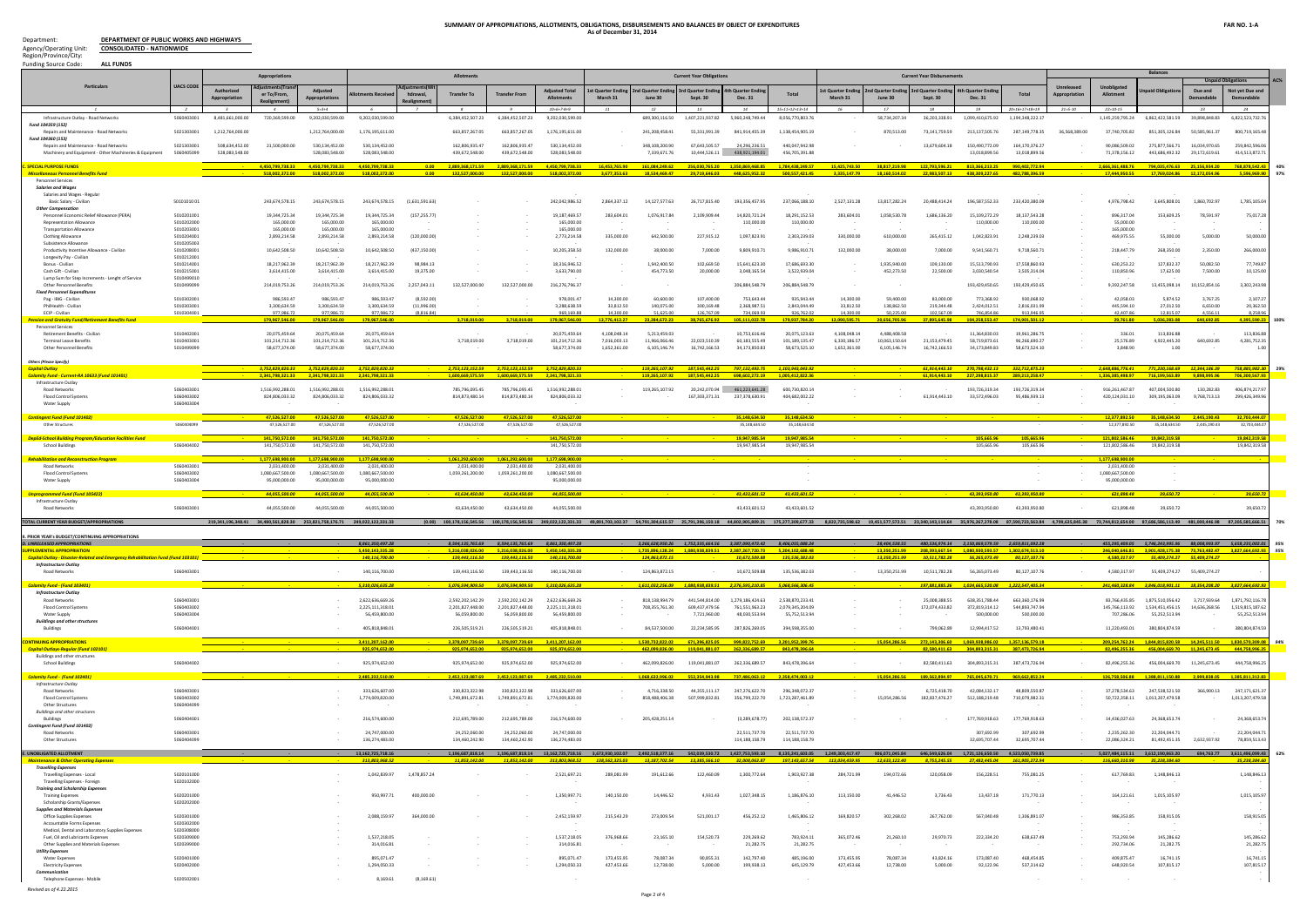**DEPARTMENT OF PUBLIC WORKS AND HIGHWAYS CONSOLIDATED - NATIONWIDE** Department: Agency/Operating Unit: Region/Province/City:

### **SUMMARY OF APPROPRIATIONS, ALLOTMENTS, OBLIGATIONS, DISBURSEMENTS AND BALANCES BY OBJECT OF EXPENDITURES As of December 31, 2014**

| <b>ALL FUNDS</b><br><b>Funding Source Code:</b>                                                       |                          |                   | Appropriation              |                               |                                    |                               | <b>Allotments</b>              |                                |                                                                                                                                                                                                                                                                                                                     |                                  |                                | <b>Current Year Obligations</b> |                                    |                                  |                                 |                                | <b>Current Year Disbursements</b>      |                                |                                 |                                   |                                  | <b>Balances</b>                                                      |            |                                |
|-------------------------------------------------------------------------------------------------------|--------------------------|-------------------|----------------------------|-------------------------------|------------------------------------|-------------------------------|--------------------------------|--------------------------------|---------------------------------------------------------------------------------------------------------------------------------------------------------------------------------------------------------------------------------------------------------------------------------------------------------------------|----------------------------------|--------------------------------|---------------------------------|------------------------------------|----------------------------------|---------------------------------|--------------------------------|----------------------------------------|--------------------------------|---------------------------------|-----------------------------------|----------------------------------|----------------------------------------------------------------------|------------|--------------------------------|
| Particulars                                                                                           | <b>UACS CODE</b>         | <b>\uthorized</b> |                            |                               |                                    |                               |                                |                                | <b>Adjusted Total</b>                                                                                                                                                                                                                                                                                               | t Quarter Endir                  | nd Quarter Endi                | <b>rd Quarter Endi</b>          | h Quarter Endin                    |                                  | t Quarter Endin                 | <b>2nd Quarter Ending</b>      | <b><i><u>Srd Quarter Endir</u></i></b> | h Quarter Endi                 |                                 | Unreleased                        | <b>Unobligated</b>               | npaid Obligati                                                       | Due and    | AC.<br><b>Not yet Due and</b>  |
|                                                                                                       |                          | Appropriation     | er To/From.<br>Realignment | Appropriations<br>$5 = 3 + 4$ | nents Recei                        | hdrawal.                      | <b>Transfer To</b>             | <b>Transfer From</b>           | Alloti<br>$10=6+7-8+9$                                                                                                                                                                                                                                                                                              | March 31                         | June 30                        | Sept. 30                        | <b>Dec. 31</b>                     | Total<br>$5 = 11 + 12 + 13 + 14$ | March 31                        | June 30                        | Sept. 30                               | <b>Dec. 31</b>                 | Total<br>$0=16+17+18+19$        | ropriatio<br>App<br>$21 = 5 - 10$ | Allotment<br>$22 = 10 - 15$      |                                                                      | Demanda    | Demandable                     |
| Telephone Expenses - Landline                                                                         | 5020502002               |                   |                            |                               | 1,645,583.59                       | 31,369.61                     |                                |                                | 1,676,953.20                                                                                                                                                                                                                                                                                                        | 162,356.48                       | 124,632.44                     | 130,930.43                      | 687.984.61                         | 1,105,903.96                     | 146,802.8                       | 121,261.29                     | 110,340.44                             | 170,153.65                     | 548,558.24                      |                                   | 571,049.24                       | 557,345.72                                                           |            | 557,345.7                      |
| Postage and Courier Services<br>Internet Subscription Services                                        | 5020501000<br>5020503000 |                   |                            |                               | 110.347.79<br>58,900.24            | (3,200.00)<br>43,142.76       |                                |                                | 107,147.79<br>102,043.00                                                                                                                                                                                                                                                                                            | 3,001.25<br>55.920.00            | 28,046.00<br>1,123.00          | 5,000.00<br>8,960.00            | 1.961.40<br>17,920.00              | 38,008.65<br>83,923.00           | 3,001.2<br>46.960.0             | 4.046.00<br>10.083.00          | 24,000.00<br>8,960.00                  | 4.411.40<br>17,920.00          | 35,458.65<br>83,923.00          |                                   | 69,139.14<br>18,120.00           | 2,550.00                                                             |            | 2,550.0                        |
| Cable, Satellite, Telegraph and Radio Expenses<br>Confidential, Intelligence & Extraordinary Expenses | 5020504000               |                   |                            |                               |                                    |                               |                                |                                |                                                                                                                                                                                                                                                                                                                     |                                  |                                |                                 |                                    |                                  |                                 |                                |                                        |                                |                                 |                                   |                                  |                                                                      |            |                                |
| <b>Extraordinary and Miscellaneous Expenses</b><br><b>Professional Services</b>                       | 5021003000               |                   |                            |                               | 190,000,00                         |                               |                                |                                | 190,000.00                                                                                                                                                                                                                                                                                                          |                                  |                                | 110,000.00                      |                                    | 110,000.00                       |                                 |                                | 110,000.00                             |                                | 110,000.00                      |                                   | 80,000,00                        |                                                                      |            |                                |
| <b>Legal Services</b>                                                                                 | 5021101000<br>5021102000 |                   |                            |                               |                                    |                               |                                |                                |                                                                                                                                                                                                                                                                                                                     |                                  |                                |                                 |                                    |                                  |                                 |                                |                                        |                                |                                 |                                   |                                  |                                                                      |            |                                |
| <b>Auditing Services</b><br><b>Consultancy Services</b>                                               | 5021103000               |                   |                            |                               |                                    |                               |                                |                                |                                                                                                                                                                                                                                                                                                                     |                                  |                                |                                 |                                    |                                  |                                 |                                |                                        |                                |                                 |                                   |                                  |                                                                      |            |                                |
| <b>Other Professional Services</b><br><b>General Services</b>                                         | 5021199000               |                   |                            |                               | 534,256.00                         | (430,000,00)                  |                                |                                | 104,256.00                                                                                                                                                                                                                                                                                                          | 36,000,00                        |                                | 36,000.00                       |                                    | 72,000.00                        |                                 | 30,000,00                      | 18,000.00                              | 24,000,00                      | 72,000.00                       |                                   | 32,256.00                        |                                                                      |            |                                |
| Janitorial Services<br>Security Services                                                              | 5021202000<br>5021203000 |                   |                            |                               | 2,238,890.16                       | (1.270.795.78)<br>720,795.78  |                                |                                | 968,094.38<br>720,795.78                                                                                                                                                                                                                                                                                            |                                  |                                |                                 | 35,264.90<br>720,793.82            | 35,264.90<br>720,793.82          |                                 |                                |                                        |                                |                                 |                                   | 932,829.48<br>1.96               | 35,264.90<br>720,793.82                                              |            | 35,264.9<br>720,793.82         |
| <b>Other General Services</b><br><b>Repairs and Mainte</b>                                            | 5021299000               |                   |                            |                               |                                    |                               |                                |                                |                                                                                                                                                                                                                                                                                                                     |                                  |                                |                                 |                                    |                                  |                                 |                                |                                        |                                |                                 |                                   |                                  |                                                                      |            |                                |
| Repairs and Maintenance - Road Networks                                                               | 5021303001               |                   |                            |                               | 165.901.609.15                     |                               | 10.784.142.00                  | 10.784.142.00                  | 165,901,609.15                                                                                                                                                                                                                                                                                                      | 89.326.432.71                    | 10.308.007.33                  | 7.749.181.15                    | 20.277.223.17                      | 127.660.844.36                   | 82.232.858.10                   | 8.251.680.97                   | 4.594.850.67                           | 13.890.638.62                  | 108.970.028.36                  |                                   | 38.240.764.79                    | 18,690,816,00                                                        |            | 18,690,816.0                   |
| Repairs and Maintenance - Flood Control<br>Repairs and Maintenance - Other Infrastructure Assets      | 5021303002<br>5021303099 |                   |                            |                               | 104.676.250.84                     |                               |                                |                                | 104,676,250.84                                                                                                                                                                                                                                                                                                      | 35.312.415.7                     | 1.414.905.23                   | 1,322,298.21                    | 3.141.626.59                       | 41,191,245.72                    | 19.465.571.                     | 1,447,031.97                   | 762.093.98                             | 9.280.348.4                    | 30,955,046.14                   |                                   | 63.485.005.12                    | 10,236,199.58                                                        |            | 10,236,199.5                   |
| Repairs and Maintenance - Buildings<br>Repairs and Maintenance - Machinery                            | 5021304001<br>5021305001 |                   |                            |                               | 16,130,333.91                      |                               |                                |                                | 16,130,333.91                                                                                                                                                                                                                                                                                                       | 5,801,207.60                     | 462,357.47                     | 2,901,389.87                    | 2,149,558.13                       | 11,314,513.07                    | 3,453,491.1                     | 1,894,399.06                   | 2,552,442.88                           | 1,395,889.91                   | 9,296,223.04                    |                                   | 4,815,820.84                     | 2,018,290.03                                                         |            | 2,018,290.0                    |
| Repairs and Maintenance - ICT Equipment<br>Repairs and Maintenance - Motor Vehicle                    | 5021305003<br>5021306001 |                   |                            |                               | 1.500.000.00                       | 1.061.495.00                  | 576,000.00                     | 576,000.00                     | 2,561,495.00<br>165,000.00                                                                                                                                                                                                                                                                                          | 1.409.480.52                     |                                | 40.095.00                       | 576,000.00<br>121,970.00           | 1,985,480.52                     | 1.320.227.9                     |                                | 40.095.00                              | 576,000.00                     | 1,896,227.98                    |                                   | 576.014.48                       | 89,252.54                                                            |            | 89,252.54                      |
| Repairs and Maintenance - Other Transportation Equipment                                              | 5021306099               |                   |                            |                               |                                    | 165,000.00                    |                                |                                |                                                                                                                                                                                                                                                                                                                     |                                  |                                |                                 |                                    | 162,065.00                       |                                 |                                |                                        | 121,970.00                     | 162,065.00                      |                                   | 2,935.00                         |                                                                      |            |                                |
| Repairs and Maintenance - Leased Assets<br><b>Taxes, Duties, Licenses and other fees</b>              | 5021308003               |                   |                            |                               |                                    |                               |                                |                                |                                                                                                                                                                                                                                                                                                                     |                                  |                                |                                 |                                    |                                  |                                 |                                |                                        |                                |                                 |                                   |                                  |                                                                      |            |                                |
| Taxes, Duties and Licenses<br><b>Fidelity Bond Premiums</b>                                           | 5021501001<br>5021502000 |                   |                            |                               | 1.494.481.64<br>508,406.76         | (426.000.00)<br>1,000.00      | 183,000.00                     | 183,000,00                     | 1.068.481.64<br>509,406.76                                                                                                                                                                                                                                                                                          | 60.154.32<br>7,500.00            | 16.719.36<br>74,754.00         | 42.888.72<br>8,950.00           | 353,595.70<br>85,750.00            | 473.358.10<br>176,954.00         | 60,154.3<br>7,500.00            | 16.719.36<br>74,754.00         | 42.888.72<br>1,000.00                  | 161.853.18<br>92,700.00        | 281.615.58<br>175,954.00        |                                   | 595,123.54<br>332,452.76         | 191,742.52<br>1,000.00                                               |            | 191,742.5<br>1,000.0           |
| Insurance Expenses                                                                                    | 5021503000               |                   |                            |                               | 1,996,984.67                       | (601,000.00)                  | 310,000.00                     | 310,000.00                     | 1,395,984.67                                                                                                                                                                                                                                                                                                        | 22,147.73                        | 12,877.06                      | 2,449.22                        | 320,113.67                         | 357,587.68                       | 22,147.73                       | 12,877.06                      | 1,894.22                               | 184,701.56                     | 221,620.57                      |                                   | 1,038,396.99                     | 135,967.11                                                           |            | 135,967.1                      |
| <b>Other Maintenance and Operating Expenses</b><br><b>Advertising Expenses</b>                        | 5029901000               |                   |                            |                               | 71.310.34                          |                               |                                |                                | 71,310.34                                                                                                                                                                                                                                                                                                           | 9,260.00                         | 12,690.00                      | 1,000.00                        | 14,078.99                          | 37,028.99                        | 9.260.00                        | 10.950.00                      | 2,740.00                               | 13,788.99                      | 36,738.99                       |                                   | 34.281.35                        | 290.00                                                               |            | 290.00                         |
| Printing and Publication Expense<br><b>Representation Expense</b>                                     | 5029902000<br>5029903000 |                   |                            |                               | 55,076,00<br>20,000.00             | (22.000.00)<br>(20.000.00)    |                                |                                | 33,076.00                                                                                                                                                                                                                                                                                                           | 1.000.00                         |                                | 1.000.00                        | 2,000.00                           | 4,000.00                         | 1,000.00                        |                                | 1,000.00                               | 2.000.00                       | 4,000.00                        |                                   | 29,076.00                        |                                                                      |            |                                |
| <b>Transportation and Delivery Expenses</b><br>Rents - Equipment                                      | 5029904000<br>5029905004 |                   |                            |                               | 258,682.87<br>1.468.196.12         | (73,000.00)<br>(1.405.495.00) |                                |                                | 185,682.87<br>62.701.12                                                                                                                                                                                                                                                                                             | 30,000.00                        | 480.22                         | 97.00                           | 4,458.13<br>5,000.00               | 35,035.35<br>5,000.00            | 30,000.00                       | 480.22                         |                                        | 4,555.13                       | 35,035.35                       |                                   | 150,647.52<br>57,701.12          | 5,000.00                                                             |            | 5,000.00                       |
| Membership Dues and Contributions to Organizations                                                    | 5029906000               |                   |                            |                               | 4.950.00                           | (3.000.00)                    |                                |                                | 1.950.00                                                                                                                                                                                                                                                                                                            |                                  |                                |                                 |                                    |                                  |                                 |                                |                                        |                                |                                 |                                   | 1.950.00                         |                                                                      |            |                                |
| <b>Subscription Expenses</b><br>Others                                                                | 5029907000               |                   |                            |                               | 156,823.29<br>6,652,361.23         | (3,000.00)                    |                                |                                | 156,823.29<br>6,649,361.23                                                                                                                                                                                                                                                                                          | 4,886.29<br>4,697,908.87         | 8,706.00<br>129,345.29         | 14,877.00<br>111,680.77         | 21,743.43<br>93,360.52             | 50,212.72<br>5,032,295.45        | 3,901.29<br>4,697,908.87        | 8,793.00<br>100,173.83         | 7,796.00<br>6,792.23                   | 29,100.43<br>288,162.98        | 49,590.72<br>5,093,037.91       |                                   | 106,610.57<br>1,617,065.78       | 622.00<br>(60, 742.46)                                               |            | 622.00<br>(60, 742.46)         |
| <b>Capital Outlays</b>                                                                                |                          |                   |                            |                               | 11.813.527.476.21                  |                               | 1.081.556.441.8                |                                | 1.081.556.441.85 11.813.527.476.21                                                                                                                                                                                                                                                                                  | 3.126.236.534.71                 | 2.300.407.984.57               |                                 | 442.333.481.10  1.264.008.074.00   | 7,132,986,074.37                 | 781.904.818.22                  | 871.387.049.69                 | 590.718.505.45                         | 1.427.270.451.56               | 3.671.280.824.92                |                                   |                                  | 4.680.541.401.84 3.461.705.249.45                                    |            | 3.461.705.249.                 |
| Fund 101101<br><b>Infrastructure Outlay</b>                                                           |                          |                   |                            |                               | 11,300,755,193.94                  |                               | 1,058,482,199.39               | 1,058,482,199.39               | 11,300,755,193.94                                                                                                                                                                                                                                                                                                   | 2,933,638,930.51                 | 2,274,898,149.05               | 361,118,357.91                  | 1,228,240,896.40                   | 6,797,896,333.86                 | 775,608,086.65                  | 820,168,776.03                 | 590,076,816.23                         | 1,251,146,253.90               | 3,436,999,932.81                |                                   | 4,502,858,860.08                 | 3,360,896,401.05                                                     |            | 3,360,896,401.0                |
| Road Networks                                                                                         | 5060403001               |                   |                            |                               | 5,141,049,107.91                   |                               | 81.163.212.77                  | 81.163.212.77                  | 5.141.049.107.91                                                                                                                                                                                                                                                                                                    | 959.889.282.04                   | 851.552.096.32                 | 224.689.009.20                  | 518.070.902.24                     | 2.554.201.289.79                 | 295.112.240.97                  | 368.209.414.57                 | 360.634.402.29                         | 477.688.547.34                 | 1.501.644.605.17                |                                   | 2.586.847.818.11                 | 1.052.556.684.63                                                     |            | 1.052.556.684.6                |
| <b>Flood Control Systems</b><br>Water Supply                                                          | 5060403002<br>5060403004 |                   |                            |                               | 1,312,970,312.66<br>24,661,905.22  |                               | 88,418,169.20<br>3,507,377.50  | 88,418,169.2<br>3,507,377.50   | 1,312,970,312.66<br>24,661,905.22                                                                                                                                                                                                                                                                                   | 401,565,115.74<br>13,702,558.93  | 203,017,989.21<br>4,202,541.93 | 35,975,905.26<br>294,390.65     | 135.246.669.57<br>4,094,349.71     | 775.805.679.78<br>22,293,841.22  | 81,831,731.6<br>12,740,413.84   | 184,550,578.05<br>1,730,876.97 | 86,051,259.7<br>822,792.17             | 137.786.384.3<br>1,039,688.50  | 490,219,953.80<br>16,333,771.48 |                                   | 537,164,632.88<br>2,368,064.00   | 285,585,725.98<br>5,960,069.74                                       |            | 285,585,725.9<br>5,960,069.7   |
| Other Infrastructure Assets<br>Buildings and other structure:                                         | 5060403099               |                   |                            |                               | 3,424,417,768.61                   |                               | 888,893,439.92                 | 888,893,439.92                 | 3,424,417,768.61                                                                                                                                                                                                                                                                                                    | 785,847,602.74                   | 1,154,884,400.24               | 49,711,345.21                   | 479,108,045.23                     | 2,469,551,393.42                 | 262,429,507.46                  | 51,294,900.63                  | 28,394,600.04                          | 361,615,752.26                 | 703,734,760.39                  |                                   | 954,866,375.19                   | 1,765,816,633.03                                                     |            | 1,765,816,633.03               |
| <b>School Buildings</b><br><b>Hospitals and Health Centers</b>                                        | 5060404002<br>5060404003 |                   |                            |                               | 1.137.024.398.13<br>260,631,701.42 |                               | (3,500,000.00)                 | (3,500,000.00)                 | 1.137.024.398.1<br>260,631,701.42                                                                                                                                                                                                                                                                                   | 664.067.675.94<br>108,566,695.12 | 47.726.879.03<br>13,514,242.34 | 49,448,306.08<br>999,401.51     | 58.849.751.50<br>32,871,178.15     | 820.092.612.53<br>155,951,517.12 | 102.449.690.93<br>21,044,501.80 | 211.577.663.31<br>2,805,342.50 | 113.159.586.59<br>1,014,175.38         | 211.284.967.83<br>61,730,913.6 | 638.471.908.66<br>86,594,933.32 |                                   | 316.931.785.60<br>104,680,184.30 | 181.620.703.87<br>69,356,583.80                                      |            | 181,620,703.87<br>69,356,583.8 |
|                                                                                                       |                          |                   |                            |                               |                                    |                               |                                |                                |                                                                                                                                                                                                                                                                                                                     |                                  |                                |                                 |                                    |                                  |                                 |                                |                                        |                                |                                 |                                   |                                  |                                                                      |            |                                |
| National Arterial and Secondary National Roads and Bridges<br>Infrastructure Outlay                   |                          |                   |                            |                               |                                    |                               |                                |                                |                                                                                                                                                                                                                                                                                                                     |                                  |                                |                                 |                                    |                                  |                                 |                                |                                        |                                |                                 |                                   |                                  |                                                                      |            |                                |
| Road Networks<br>Flood Control and Drainage Projects, (MFO-3)                                         | 5060403001               |                   |                            |                               | 5,109,690,223.83                   |                               | 81, 163, 212. 77               | 81,163,212.77                  | 5,109,690,223.83                                                                                                                                                                                                                                                                                                    | 957.945.730.36                   | 849,070,440.94                 | 224,656,744.20                  | 510.617.605.01                     | 2,542,290,520.50                 | 294,766,120.29                  | 367.204.624.93                 | 360.634.402.29                         | 476.492.395.40                 | 1,499,097,542.91                |                                   | 2,567,399,703.32                 | 1,043,192,977.60                                                     |            | 1,043,192,977.6                |
| <b>Infrastructure Outlay</b><br><b>Flood Control Systems</b>                                          | 5060403002               |                   |                            |                               | 1,293,774,331.88                   |                               | 88.418.169.20                  | 88.418.169.20                  | 1.293.774.331.88                                                                                                                                                                                                                                                                                                    | 385.824.530.74                   | 202.818.050.73                 | 35.579.012.05                   | 132.626.150.59                     | 756,847,744.11                   | 80.800.633.46                   | 177.399.284.46                 | 85.908.150.06                          | 130.954.825.62                 | 475,062,893.60                  |                                   | 536.926.587.77                   | 281,784,850.51                                                       |            | 281,784,850.5                  |
| Feasibility Study/Project Development/Preliminary                                                     |                          |                   |                            |                               |                                    |                               |                                |                                |                                                                                                                                                                                                                                                                                                                     |                                  |                                |                                 |                                    |                                  |                                 |                                |                                        |                                |                                 |                                   |                                  |                                                                      |            |                                |
| <b>Infrastructure Outlay</b><br>Other Infrastructure Assets                                           | 5060403099               |                   |                            |                               | 207,319,537.53                     |                               |                                |                                | 207.319.537.53                                                                                                                                                                                                                                                                                                      | 38.274.743.92                    | 21.107.889.70                  | 5.663.540.03                    | 16.477.736.69                      | 81,523,910.34                    | 13.597.110.39                   | 15.114.297.32                  | 3.370.725.30                           | 13.961.529.52                  | 46,043,662.53                   |                                   | 125.795.627.19                   | 35.480.247.81                                                        |            | 35,480,247.8                   |
| Payments for Right-of-Way (ROW) and Contractual Obligation<br><b>Infrastructure Outlay</b>            |                          |                   |                            |                               | 50,554,864.86                      |                               |                                |                                | 50,554,864.86                                                                                                                                                                                                                                                                                                       | 17,684,136.68                    | 2,681,593.86                   | 429,158.21                      | 10,073,816.21                      | 30,868,704.96                    | 1,377,218.88                    | 8,156,083.23                   | 143,109.70                             | 8,027,710.65                   | 17,704,122.46                   |                                   | 19,686,159.90                    | 13,164,582.50                                                        |            | 13,164,582.50                  |
| Road Networks<br><b>Flood Control Systems</b>                                                         | 5060403001<br>5060403002 |                   |                            |                               | 31,358,884.08<br>19.195.980.78     |                               |                                |                                | 31,358,884.08<br>19.195.980.78                                                                                                                                                                                                                                                                                      | 1,943,551.68                     | 2,481,655.38<br>199.938.       | 32,265.00<br>396.893.21         | 7,453,297.23<br>2.620.518.98       | 11,910,769.29<br>18.957.935.67   | 346,120.68<br>1.031.098.2       | 1,004,789.64<br>7.151.293.59   | 143.109.70                             | 1,196,151.94                   | 2,547,062.26<br>15.157.060.2    |                                   | 19,448,114.79                    | 9.363.707.03<br>3.800.875.4                                          |            | 9,363,707.03<br>3,800,875.47   |
| Water Supply / Septage & Sewerage / Rain Collectors                                                   |                          |                   |                            |                               |                                    |                               |                                |                                |                                                                                                                                                                                                                                                                                                                     |                                  |                                |                                 |                                    |                                  |                                 |                                |                                        |                                |                                 |                                   |                                  |                                                                      |            |                                |
| <b>Infrastructure Outlay</b><br>Water Supply                                                          | 5060403004               |                   |                            |                               | 24,661,905.22                      |                               | 3,507,377.50                   | 3,507,377.50                   | 24,661,905.22                                                                                                                                                                                                                                                                                                       | 13,702,558.93                    | 4,202,541.93                   | 294,390.65                      | 4,094,349.71                       | 22,293,841.22                    | 12,740,413.84                   | 1,730,876.97                   | 822,792.17                             | 1.039.688.50                   | 16,333,771.48                   |                                   | 2,368,064.00                     | 5,960,069.74                                                         |            | 5,960,069.7                    |
| Various Infrastructure including Local Projects<br><b>Infrastructure Outlav</b>                       |                          |                   |                            |                               |                                    |                               |                                |                                |                                                                                                                                                                                                                                                                                                                     |                                  |                                |                                 |                                    |                                  |                                 |                                |                                        |                                |                                 |                                   |                                  |                                                                      |            |                                |
| Other Infrastructure Assets                                                                           | 5060403099               |                   |                            |                               | 438,853,876.27                     |                               | 53,467,213.26                  | 53.467.213.26                  | 438,853,876.27                                                                                                                                                                                                                                                                                                      | 162.879.760.70                   | (16.679.909.84)                | 23.501.836.01                   | 32.736.619.04                      | 202.438.305.91                   | 147.645.656.11                  | (33.698.369.17)                | 6.254.018.90                           | 12.496.083.96                  | 132,697,389.80                  |                                   | 236,415,570.36                   | 69,740,916.11                                                        |            | 69,740,916.11                  |
| Public-Private Partnership Strategic Support Fund<br><b>Infrastructure Outlay</b>                     |                          |                   |                            |                               |                                    |                               |                                |                                |                                                                                                                                                                                                                                                                                                                     |                                  |                                |                                 |                                    |                                  |                                 |                                |                                        |                                |                                 |                                   |                                  |                                                                      |            |                                |
| Other Infrastructure Assets<br><b>Disaster Related Rehabilitation Projects</b>                        | 5060403099               |                   |                            |                               | 1,249,340,125.43                   |                               | 9,504,242.48                   | 9,504,242.48                   | 1,249,340,125.43                                                                                                                                                                                                                                                                                                    | 533.118.26                       | 950,610,453.53                 | 292,505.73                      | 6,269,454.17                       | 957,705,531.69                   | 1.053.673.2                     | (201, 428.62)                  | 295,760.73                             |                                | 1,148,005.37                    |                                   | 291.634.593.74                   | 956,557,526.32                                                       |            | 956,557,526.32                 |
| <b>Infrastructure Outlay</b><br>Other Infrastructure Assets                                           | 5060403099               |                   |                            |                               | 1,527,578,526.58                   |                               | 825,921,984.18                 | 825.921.984.18                 | 1,527,578,526.58                                                                                                                                                                                                                                                                                                    | 584.159.979.86                   | 199,727,870.25                 | 20.253.463.44                   | 422,723,863.69                     | 1,226,865,177.24                 | 100,133,067.70                  | 69,962,304.50                  | 18,474,095.11                          | 335.158.138.78                 | 523,727,606.09                  |                                   | 300.713.349.34                   | 703,137,571.15                                                       |            | 703,137,571.1                  |
| <b>Accessibility Facilities for the Disabled Persons</b><br><b>Infrastructure Outlay</b>              |                          |                   |                            |                               |                                    |                               |                                |                                |                                                                                                                                                                                                                                                                                                                     |                                  |                                |                                 |                                    |                                  |                                 |                                |                                        |                                |                                 |                                   |                                  |                                                                      |            |                                |
| Other Infrastructure Assets                                                                           | 5060403099               |                   |                            |                               | 1,325,702.80                       |                               |                                |                                | 1,325,702.80                                                                                                                                                                                                                                                                                                        |                                  | 118,096.60                     |                                 | 900,371.64                         | 1,018,468.24                     |                                 | 118,096.60                     |                                        |                                | 118,096.60                      |                                   | 307,234.56                       | 900,371.64                                                           |            | 900,371.6                      |
| <b>Basic Education Facilities</b><br><b>Buildings and other structures</b>                            |                          |                   |                            |                               |                                    |                               |                                |                                |                                                                                                                                                                                                                                                                                                                     |                                  |                                |                                 |                                    |                                  |                                 |                                |                                        |                                |                                 |                                   |                                  |                                                                      |            |                                |
| <b>School Buildings</b><br><b>Health Facilities Enhancement Program</b>                               | 5060404002               |                   |                            |                               | 1,137,024,398.13                   |                               |                                |                                | 1,137,024,398.13                                                                                                                                                                                                                                                                                                    | 664.067.675.94                   | 47,726,879.01                  | 49,448,306.08                   | 58,849,751.50                      | 820,092,612.53                   | 102.449.690.93                  | 211,577,663.31                 | 113.159.586.59                         | 211,284,967.83                 | 638,471,908.66                  |                                   | 316,931,785.60                   | 181,620,703.87                                                       |            | 181,620,703.87                 |
| <b>Buildings and other structures</b>                                                                 | 5060404003               |                   |                            |                               | 260,631,701.42                     |                               | (3,500,000.00)                 | (3.500.000.00)                 | 260,631,701.42                                                                                                                                                                                                                                                                                                      | 108.566.695.12                   | 13,514,242.34                  | 999,401.51                      | 32,871,178.15                      | 155,951,517.12                   | 21.044.501.80                   | 2,805,342.50                   | 1.014.175.38                           | 61.730.913.64                  | 86,594,933.32                   |                                   | 104.680.184.30                   | 69,356,583.80                                                        |            | 69,356,583.80                  |
| <b>Hospitals and Health Centers</b>                                                                   |                          |                   |                            |                               |                                    |                               |                                |                                |                                                                                                                                                                                                                                                                                                                     |                                  |                                |                                 |                                    |                                  |                                 |                                |                                        |                                |                                 |                                   |                                  |                                                                      |            |                                |
| Fund 101151,-152,153,154,160,163, 167, 169, 173, 174, 176<br>Infrastructure Outlay                    |                          |                   |                            |                               | 441,866,273.15                     |                               | 23,074,242.46                  | 23,074,242.4                   | 441,866,273.15                                                                                                                                                                                                                                                                                                      | 192,360,904.20                   | 25,509,835.52                  | 81,215,123.19                   | 35,767,177.60                      | 334,853,040.51                   | 6,296,731.57                    | 51,218,273.66                  | 641,689.22                             | 176,124,197.66                 | 234,280,892.11                  |                                   | 107,013,232.64                   | 100,572,148.40                                                       |            | 100,572,148.40                 |
| <b>Road Networks</b><br><b>Flood Controls</b>                                                         | 5060403001<br>5060403002 |                   |                            |                               | 407,968,843.33<br>33,897,429.82    |                               | 20,143,590.51<br>2,930,651.95  | 20,143,590.51<br>2,930,651.95  | 407.968.843.33<br>33.897.429.82                                                                                                                                                                                                                                                                                     | 182.469.214.71<br>9,891,689.49   | 25,509,835.52                  | 73,455,538.95<br>7,759,584.24   | 35,767,177.60                      | 317,201,766.78<br>17,651,273.73  | 5.187.396.97<br>1,109,334.60    | 45,761,116.62<br>5,457,157.04  | 642,411.10<br>(721.88)                 | 170.109.436.79<br>6.014.760.87 | 221,700,361.48<br>12,580,530.63 |                                   | 90.767.076.55<br>16.246.156.09   | 95,501,405.30<br>5,070,743.10                                        |            | 95,501,405.30<br>5,070,743.1   |
| <b>CO-NON-INFRA</b>                                                                                   |                          |                   |                            |                               | 70,906,009.12                      |                               |                                |                                | 70,906,009.12                                                                                                                                                                                                                                                                                                       | 236,700.00                       |                                |                                 |                                    | 236,700.00                       |                                 |                                |                                        |                                |                                 |                                   | 70,669,309.12                    | 236,700.00                                                           |            | 236,700.00                     |
| <b>Repairs and Maintenance</b><br>Repairs and Maintenance - Machinery                                 | 5021305001               |                   |                            |                               | 61,241,308.90                      |                               |                                |                                | 61,241,308.90                                                                                                                                                                                                                                                                                                       |                                  |                                |                                 |                                    |                                  |                                 |                                |                                        |                                |                                 |                                   | 61.241.308.90                    |                                                                      |            |                                |
| Repairs and Maintenance - Office Equipment<br>Repairs and Maintenance - ICT Equipment                 | 5021305002<br>5021305003 |                   |                            |                               | 1,228,573.10<br>8,094,527.12       |                               |                                |                                | 1,228,573.10<br>8,094,527.12                                                                                                                                                                                                                                                                                        | 236,700.00                       |                                |                                 | 803,385.30<br>2,462,775.00         | 1,040,085.30<br>2,462,775.00     |                                 |                                |                                        |                                |                                 |                                   | 188,487,80<br>5,631,752.12       | 1.040.085.30<br>2,462,775.00                                         |            | 1,040,085.3<br>2,462,775.00    |
| Repairs and Maintenance - Other Machinery & Equipment                                                 | 5021305099               |                   |                            |                               | 341,600.00                         |                               |                                |                                | 341,600.00                                                                                                                                                                                                                                                                                                          |                                  |                                |                                 |                                    |                                  |                                 |                                |                                        |                                |                                 |                                   | 341,600.00                       |                                                                      |            |                                |
| <b>SPECIAL PURPOSE FUNDS</b>                                                                          |                          |                   |                            |                               | 1,035,394,273.43                   |                               | 103,278,234.29                 | 103.278.234.29                 | 1,035,394,273.43                                                                                                                                                                                                                                                                                                    | 408,131,242.33                   | 178,922,690.06                 | 86,320,483.53                   | 131.737.455.23                     | 805.111.871.14                   | 354.364.139.30                  | 22,050,873.75                  | 47.075.875.04                          | 266.373.753.90                 | 689,864,641.99                  |                                   | 230,282,402.29                   | 115,247,229.15                                                       | 694,763.77 | 114,552,465.3                  |
| <b>DepEd</b><br><b>Buildings and other structures</b>                                                 |                          |                   |                            |                               | 708.726.206.50                     |                               | (15.024.000.00)                | (15.024.000.00)                | 708.726.206.50                                                                                                                                                                                                                                                                                                      | 407.874.279.02                   | 93.200.190.05                  | 10,083,405.15                   | 85.580.329.47                      | 596.738.203.69                   | 354.312.524.57                  | 22.050.873.75                  | 32.551.069.08                          | 92.360.226.52                  | 501,274,693.92                  |                                   | 111.988.002.81                   | 95.463.509.77                                                        | 694.763.77 | 94,768,746.0                   |
| <b>School Buildings</b><br><b>Infrastructure Outlay</b>                                               | 5060404002               |                   |                            |                               | 289,951,219.73                     |                               | (15,024,000.00)                | (15,024,000.00)                | 289,951,219.73                                                                                                                                                                                                                                                                                                      | 161.138.078.24                   | 59,684,838.57                  | (2,895,624.43)                  | 10,773,295.53                      | 228,700,587.91                   | 126,970,081.36                  | 14,366,397.29                  | 15,083,678.40                          | 39.969.537.78                  | 196,389,694.83                  |                                   | 61,250,631.83                    | 32,310,893.08                                                        | 694,763.77 | 31,616,129.3                   |
| <b>Water Supply</b>                                                                                   | 5060403004               |                   |                            |                               | 418,774,986.77                     |                               |                                |                                | 418.774.986.77                                                                                                                                                                                                                                                                                                      | 246.736.200.78                   | 33,515,351.49                  | 12.979.029.58                   | 74.807.033.94                      | 368.037.615.79                   | 227.342.443.21                  | 7.684.476.46                   | 17.467.390.68                          | 52.390.688.74                  | 304.884.999.09                  |                                   | 50.737.370.99                    | 63,152,616.69                                                        |            | 63,152,616.69                  |
| <b>Calamity Fund</b>                                                                                  |                          |                   |                            |                               | 326,668,066.93                     |                               | 118,302,234.29                 | 118.302.234.29                 | 326.668.066.93                                                                                                                                                                                                                                                                                                      | 256,963,31                       | 85.722.500.00                  | 76.237.078.38                   | 46.157.125.76                      | 208.373.667.45                   | 51,614.73                       |                                | 14,524,805,96                          | 174.013.527.38                 | 188,589,948.07                  |                                   | 118,294,399,48                   | 19,783,719.38                                                        |            | 19,783,719.38                  |
| <b>Infrastructure Outlav</b><br>Road Networks                                                         | 5060403001               |                   |                            |                               | 150.367.500.00                     |                               |                                |                                | 150,367,500.00                                                                                                                                                                                                                                                                                                      |                                  | 74,625,000.00                  | 31.117.500.00                   | 30.201.003.87                      | 135.943.503.87                   |                                 |                                | 730,654.91                             | 134.766.197.34                 | 135,496,852.25                  |                                   | 14,423,996.13                    | 446,651.62                                                           |            | 446,651.6                      |
| <b>Flood Control Systems</b><br>Other Infrastructure Assets                                           | 5060403002<br>5060403099 |                   |                            |                               | 103,915,566.93<br>72,385,000.00    |                               | 80,178,740.00<br>38,123,494.29 | 80,178,740.00<br>38.123.494.29 | 103,915,566.93<br>72,385,000.00                                                                                                                                                                                                                                                                                     | 256,963.31                       | 11,097,500.00                  | 39,455,828.38<br>5,663,750.00   | (22, 167, 372.40)<br>38,123,494.29 | 17,545,419.29<br>54,884,744.29   | 51,614.73                       |                                | 13,679,151.05<br>115,000.00            | 1,123,835.75<br>38,123,494.29  | 14,854,601.53<br>38,238,494.29  |                                   | 86,370,147.64<br>17,500,255.71   | 2,690,817.76<br>16,646,250.00                                        |            | 2,690,817.7<br>16,646,250.00   |
| <b>TOTAL PRIOR YEAR'S BUDGET/CONT. APPROPRIATIONS</b>                                                 |                          |                   |                            |                               | 22,024,076,215.44                  |                               |                                |                                | $\textbf{9,790,823,583.83}\qquad \textbf{9,790,823,583.83}\qquad \textbf{22,024,076,215.44}\qquad \textbf{3,672,930,102.07}\qquad \textbf{5,759,147,327.42}\qquad \textbf{2,294,375,195.28}\qquad \textbf{4,814,844,066.52}\qquad \textbf{16,541,296,691.29}\qquad \textbf{1,249,303,417.47}\qquad \textbf{934,475$ |                                  |                                |                                 |                                    |                                  |                                 |                                |                                        |                                |                                 |                                   |                                  | 5,482,779,524.16 9,358,434,859.16 88,703,757.74 9,269,731,101.45 75% |            |                                |

*Revised as of 4.22.2015*